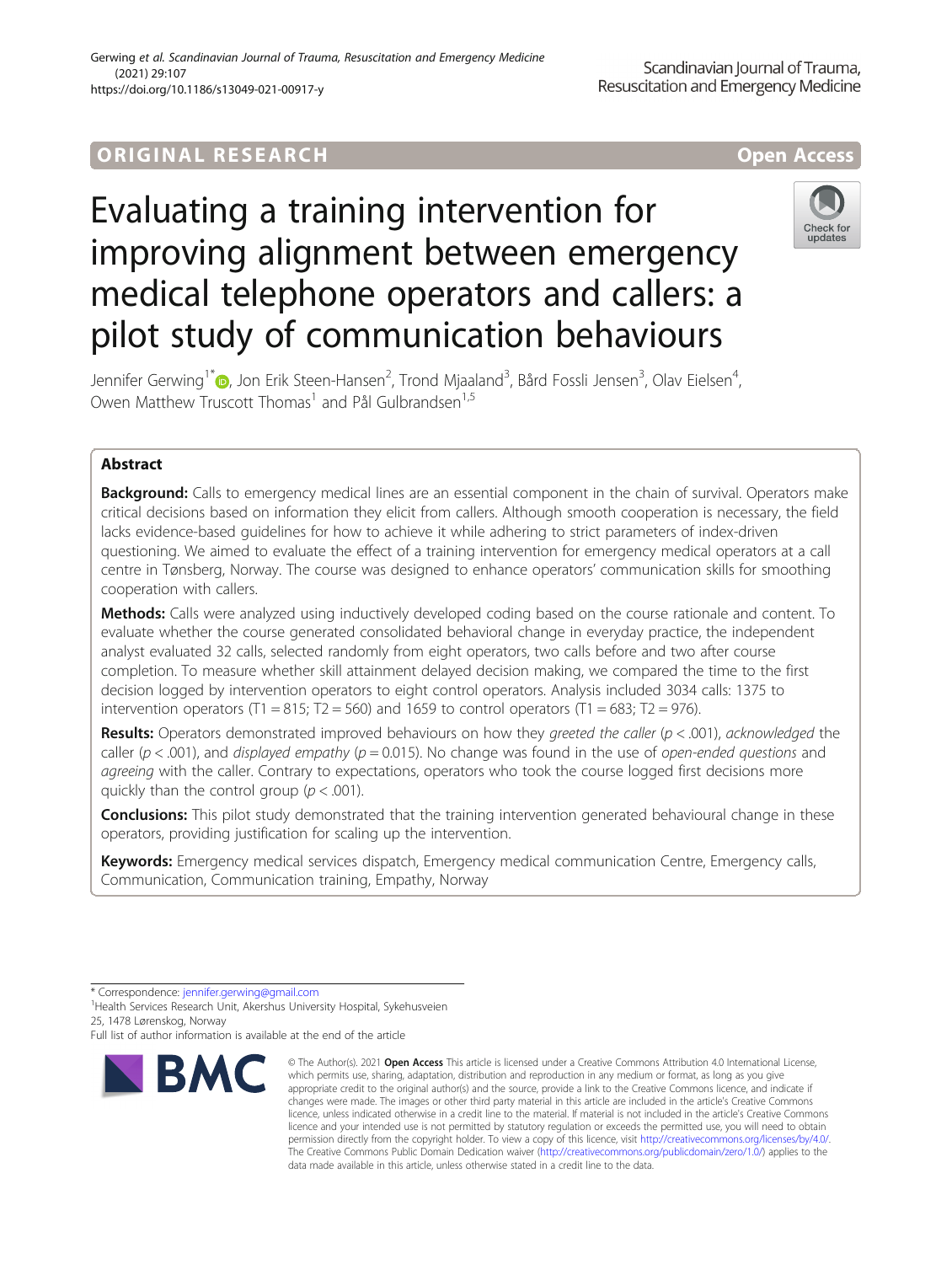# Introduction

The dispatch of prehospital emergency medical resources is organized differently worldwide. In Scandinavia, Denmark and Norway have dedicated Emergency Medical Communication Centers (EMCC - phone 113/112), which are hospital organized, an integrated part of the health care system, and staffed with health care professionals. Norway is unique in that health care professionals answer calls to 113 directly, whereas in Denmark, police officers answer calls to 112 and then forward them to the EMCC after a decision-making process. Since EMCCs were established across Norway in the early 1990s, the main focus in operator training has been the national interrogation algorithms and flow charts for telephone triage, dispatch, and telephone instruction in life-saving first aid (Norsk indeks for medisinsk nødhjelp, trans. Norwegian Index for Emergency Medical Assistance) [[1](#page-6-0)], which has been shown to aid EMCC operators distinguish between patients of high vs. low acuity [\[2\]](#page-6-0). This "Index-type" interrogation and commanding style may constitute more of an obstacle than an aid to the person in need of emergency medical interventions; adhering to the algorithm while displaying empathy to the caller constitutes a central challenge to practice.

# Background

Calls to medical emergency lines constitute an essential component in the chain of survival, yet they have been characterized as a 'black box' in research on prehospital care [[3](#page-6-0)]. In these calls, operators rely on what they can elicit from callers to visualize the current and evolving situation [\[4](#page-6-0)], which they combine with professional guidelines and available resources to make critical decisions [[5](#page-7-0)]. While operators achieve high levels of accuracy with the most urgent cases, their decision accuracy falters when the patient's situation appears ambiguous or vague [\[5,](#page-7-0) [6](#page-7-0)]. In this dynamic, interactional arena, operators acknowledge the essential role of smooth cooperation with the caller [[7](#page-7-0)]. However, the lack of common ground between caller and operator challenges such cooperation. Operators and callers are in different worlds [\[7](#page-7-0)], in terms of their roles, responsibilities, knowledge, emotions, and familiarity with the situation (see Table 1).

Previous research has revealed conversational effects and negative outcomes related to misalignment in expectations [\[8](#page-7-0)], knowledge about the emergency system  $[9]$  $[9]$ , and medical matters  $[10]$  $[10]$ . For example, operators recognize cardiac arrest later when they pursue a line of questioning based on callers' presumptive diagnostic reports (e.g., heart attack, stroke) rather than obtaining descriptions of symptoms (consciousness and breathing) [[10\]](#page-7-0). Callers may not recognize diagnostically important symptoms (e.g., agonal breathing) and may consequently produce unintentionally misleading answers to questions (e.g., "is he breathing?") [\[3](#page-6-0)]. Unintentionally misleading answers are not limited to medical knowledge; for example, one study showed that callers reported that the patient was sitting, when CCTV footage clearly revealed that bystanders were holding the unconscious patient in a seated position [\[11](#page-7-0)]. Mismatches in emotional states present a particular challenge. Operators who address callers' emotional clues and displays of urgency maintain effective communication, thereby obtaining the information they need [\[12](#page-7-0)]. In contrast, not aligning with a caller's emotional state can generate conflict that delays critical care [[13\]](#page-7-0). Operators report finding callers' levels of distress a particular obstacle for their efforts to triage [[5\]](#page-7-0); indeed, callers with high levels of emotional distress obstruct recognition of cardiac arrest [[7\]](#page-7-0).

Despite the need for cooperation, operators have few evidence-based guidelines on how to achieve it while following the strict parameters of index-driven questioning. Analysis of communication and intervention studies have existed in separate silos, with linguistically-oriented studies revealing important concrete effects of subtle differences in communication behavior in actual calls without any training interventions (e.g., [[3,](#page-6-0) [14,](#page-7-0) [15](#page-7-0)]), and intervention studies focusing on formal verbatim scripts applied in simulations (e.g., [[16\]](#page-7-0)). The field lacks a description and evaluation of a comprehensive, trainable suite of communication strategies for increasing alignment between caller and operator, measured in routinely recorded calls.

This study aimed to evaluate a training intervention designed to enhance EMCC operators' functional communication skills for aligning with callers regarding their

Table 1 Areas of common ground lacking between citizen callers and EMCC operators

|                               | Lay person caller                                                           | <b>EMCC Operator</b>                                                      |
|-------------------------------|-----------------------------------------------------------------------------|---------------------------------------------------------------------------|
| Role                          | Someone who needs help                                                      | A health care professional who provides help                              |
| Epistemic domain              | Immediate access to self (or other person), unfolding situation,<br>history | Medical, triage routine, health care system, potential patient<br>records |
| Responsibility                | Moral (whether calling for self or other)                                   | Professional                                                              |
| Emotional proximity           | Potentially distressing, frightening                                        | Distant, professional                                                     |
| Familiarity with<br>situation | Likely low, extraordinary situation                                         | High, everyday, routine work                                              |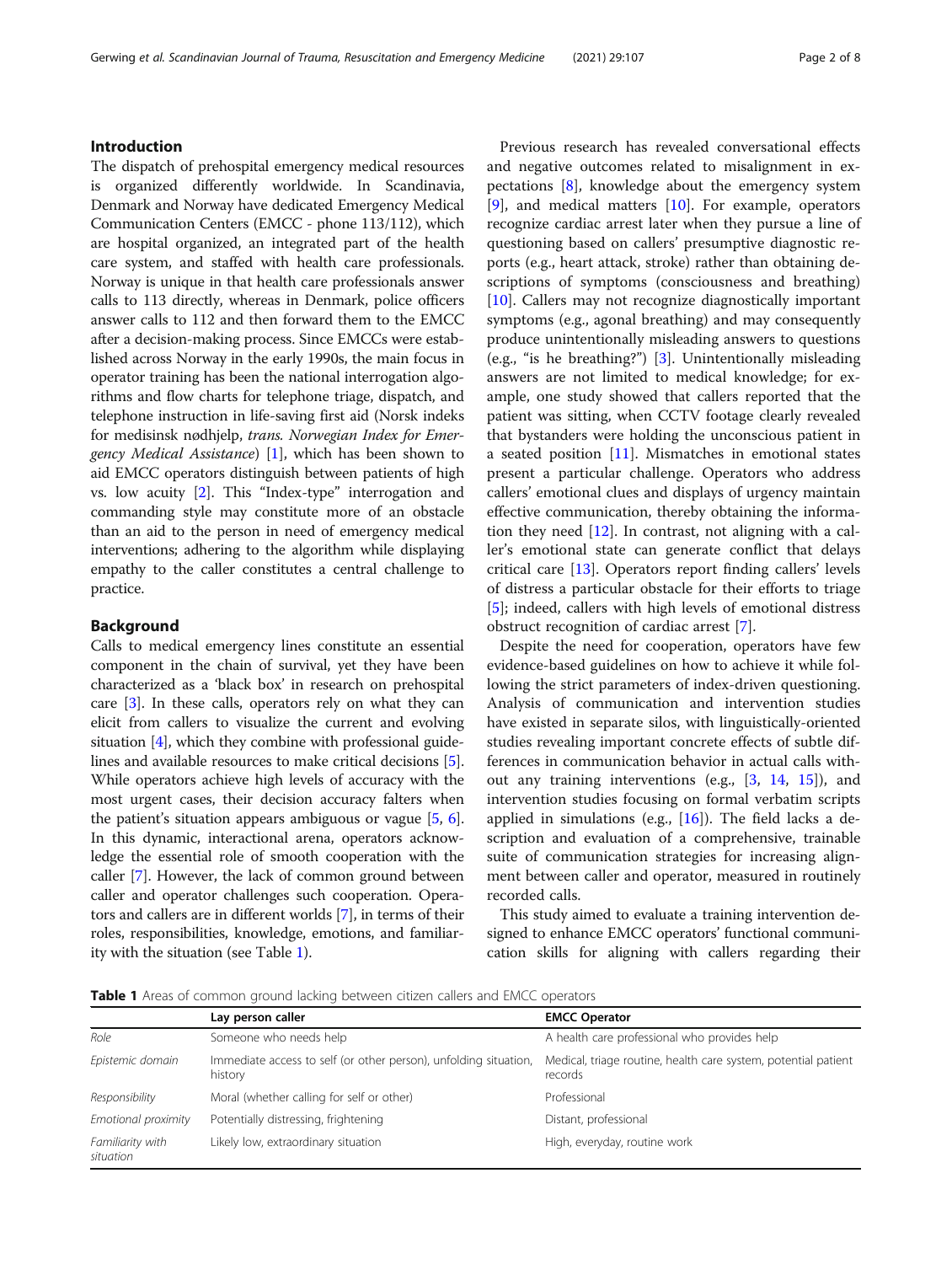different roles, knowledge, responsibility, and emotional involvement. A further aim was to check whether the attainment of skills increased operators' decision-making time.

# Method

# Research design

This is a pilot study of an evaluation of a training course for EMCC operators. To evaluate whether the course resulted in sustained and consolidated behavioral change in everyday practice, an independent analyst (JG) evaluated a random selection of calls before and after the course. To discern whether taking the course increased decisionmaking time, we measured how long it took for operators to log their first decision (i.e., take their first "action", such as dispatching Emergency Ambulance, Emergency vehicle with anesthetist, Emergency vehicle with GP, Air Ambulance, Police, Fire brigade, transferring the call to emergency primary health care, GP's office, providing telephone advice when triage indicates that the patient does not need medical treatment in the next 24 h).

# Participants

The pilot study was conducted at EMCC in Tønsberg, situated at Vestfold Hospital Trust (Norway), covering a population of approximately 420,000 people. The intervention group included 8 EMCC operators who were recruited from the approximately 30 operators working at the centre. The call takers are usually registered nurses, trained for the role as an EMCC operator through a program consisting of 140 h of theory and 280 h of practical training. After being guided by an experienced colleague for some time, call takers begin increasingly independent work. After passing an approval test, they are allowed to work fully independently. Operators who applied to take the course completed a competency and motivational interview, those who scored highest were accepted. A control group of 8 operators were included in the timeto-action analysis. These operators had expressed interest in training, which they had not yet received, although they had completed a one-day orientation of the basic principles in communication psychology. The characteristics of the two groups were the same: Both acted as medical operators (i.e., 113 call takers), as opposed to resource coordinators (who assign and manage resources to events decided by the medical operator), and all were employed at the EMCC throughout the period from February 2019 through September 2019. Additional File [1](#page-6-0) provides supplementary data on the emergency call operators.

# Intervention

The duration of the course was open-ended, with training continuing until the teachers (TM and BFJ) evaluated the operators' attainment of skills sufficient for mastering in practice without assistance. The course included 3 days of group education and hours individually working with logged (i.e., recorded) calls. To measure the level of skill attainment and the theoretical understanding of the psychological mechanisms, operators completed a written and oral test. All operators passed. Details regarding all aspects of the training are available upon request.

# Call selection

The EMCC receives enquiries through several channels from professionals and lay people on a variety of events. This project was focused on communication in calls to 113, from the general public about an emergency situation. Thus, calls were screened for relevance using variables that are automatically registered by the system (e.g., type of line, name of calling organization) or manually routinely registered by the operators (e.g., type of enquiry, caller, event). The Medical Director (JESH) screened all calls to these 16 operators, applying inclusion and exclusion criteria (listed in Table [2](#page-3-0)) from two relevant time periods before (T1) and after (T2) the course, which spanned mid-March 2019 to the end of June 2019. Taking into account large seasonal variations that influence the number and nature of enquiries, T1 was defined as the "last normal month" before training (February 2019) and T2 as the "first normal month after training" (September 2019).

For the communication analysis, we used only calls to the 8 intervention operators. Data were 32 calls randomly selected from the above, 4 per operator, 2 from T1 and 2 from T2. This additional random selection procedure is described in detail in Additional File [1.](#page-6-0)

For the time-to-action analysis, the data were all calls screened for relevancy to the 8 intervention and 8 control operators from the two time periods. This selection process yielded 3034 calls: 1375 to the intervention operators (T1 = 815; T2 = 560) and 1659 to the control operators  $(T1 = 683; T2 = 976)$  $(T1 = 683; T2 = 976)$  $(T1 = 683; T2 = 976)$ . Figure 1 provides the distribution of all inquiries to all call-takers (the study group, the control group and the remaining call-taker operators) of the EMCC in the two time periods, and Additional File [1](#page-6-0) provides a detailed account of the 8 intervention and 8 control operators, including their experience and activities in the two time periods.

# Analysis

# Communication analysis: definitions and procedures

The communication analyst (JG) was blind as to which calls were T1 or T2. The method of analysis was microanalysis of face-to-face dialogue [[17](#page-7-0)], adapted to the telephone setting. JG used transcripts with audio files (to hear tone of voice, pauses, overlapping speech), using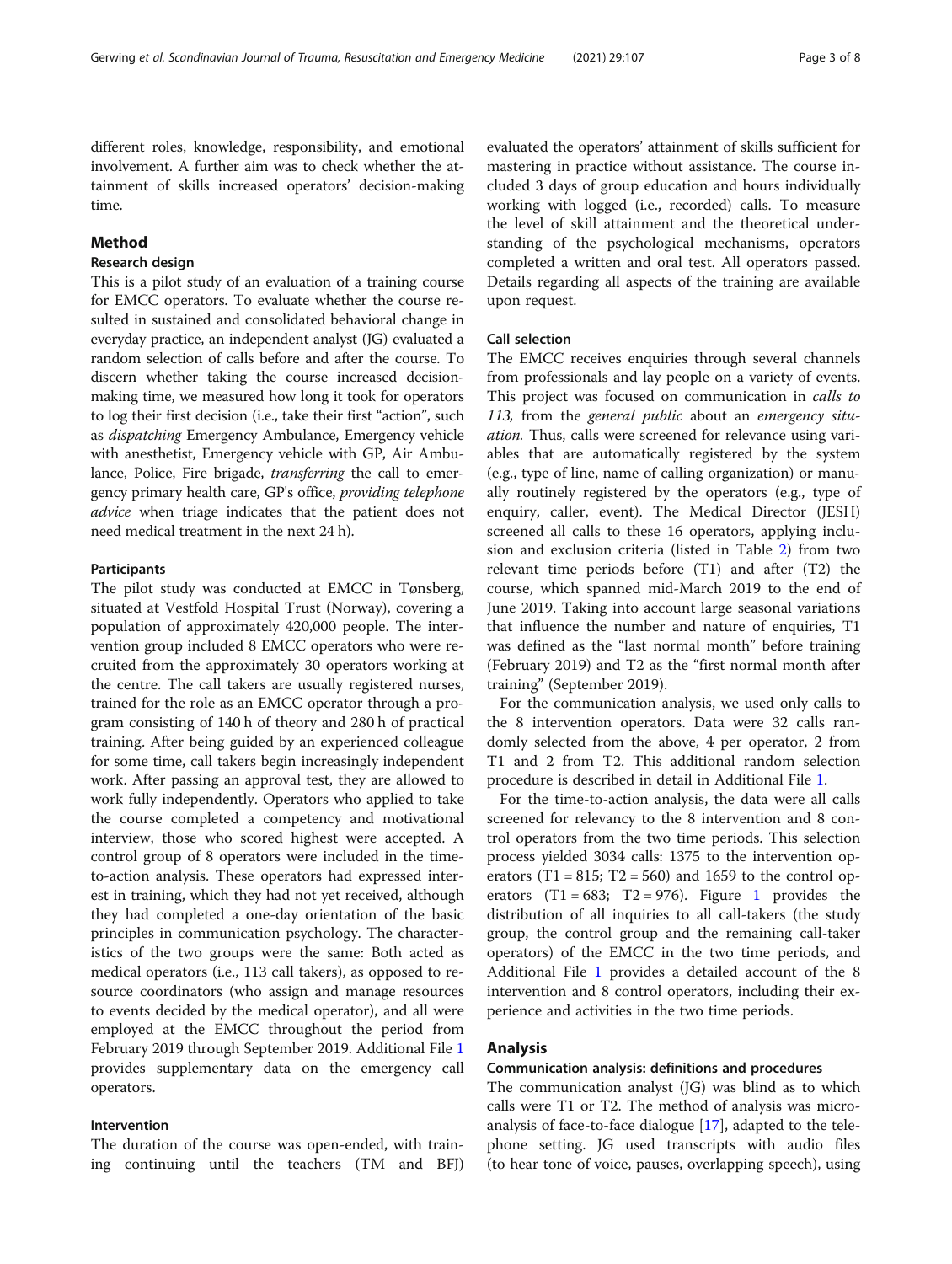<span id="page-3-0"></span>

|  |  | <b>Table 2</b> Inclusion and exclusion criteria for selection of calls |
|--|--|------------------------------------------------------------------------|
|--|--|------------------------------------------------------------------------|

|         | Variable Included                                                                                                                                                                                                                                                                                                                                                                                                                 | Excluded                                                                                                                                                                                                                                                                                                                           |
|---------|-----------------------------------------------------------------------------------------------------------------------------------------------------------------------------------------------------------------------------------------------------------------------------------------------------------------------------------------------------------------------------------------------------------------------------------|------------------------------------------------------------------------------------------------------------------------------------------------------------------------------------------------------------------------------------------------------------------------------------------------------------------------------------|
| Enguiry | Calls to 113                                                                                                                                                                                                                                                                                                                                                                                                                      | "Calls" from other lines as Ambulance booking, Web booking, Emergency room,<br>lines from Fire, Police, Radio and administrative telephone lines.                                                                                                                                                                                  |
| Caller  | The general public (Patient, Relatives, Children under<br>the age of 16, Neighbor, Bystander)                                                                                                                                                                                                                                                                                                                                     | Doctor, Health Professionals, Emergency primary health care central, Other EMCC<br>Central, Fire Department, Police, Airline, Paramedics.                                                                                                                                                                                          |
| Event   | Somatic disease, Obstetrics/ Maternity Care, Psychiatry /<br>psychosocial, Overdose addict, Intoxication<br>Traffic accident, Fire, Other type of accident, Violence -<br>exposed to<br>Violence - self-inflicted, Medical emergency - other, Ob-<br>vious signs of death, Search and rescue<br>Preparedness v/dangerous situation<br>Harassment, Emergency telephone for the Police,<br>Emergency telephone for the fire brigade | Transfer, Homerun, To doctor/outpatient clinic, Other booking<br>Other inquiry -no need, Hospital internal emergency, Other internal incident,<br>Emergency response moved (tactical displacement of empty ambulance to<br>maintain dispersed emergency response), False message, error ring, Technical<br>error ring<br>Shredded. |

ELAN [\[18](#page-7-0), [19](#page-7-0)] to annotate selections for repeated listening when required. JG developed the analysis inductively, based on (1) the trainers' descriptions of their rationale and overarching teaching aims, (2) specific course content and examples, and (3) linguistic background knowledge. The behaviours of interest are presented briefly in Table [3](#page-4-0) and in more detail in Additional File [2](#page-6-0).

JG used ten of the 32 calls to develop a detailed coding manual (which includes all operational definitions, procedures, and multiple examples) and then applied the coding to the remaining 22 calls. She entered all analytical decisions for each transcript into excel (one worksheet per call, one utterance per row), noting analytical decisions for each utterance, checking for consistent decision making, and discussing difficult coding decisions with PG and interaction analysts from our research group. (The coding manual is available by request from JG.) During coding, no contact was made with the course instructors (BFJ and TM).

# Time to action analysis: definition and procedure

In the case of all answered enquiries where contact with a caller to EMCC is established, the EMCC operator always logs at least one decision on "Action". Often there are several actions, automatically recorded in chronological order. The first action, therefore, is defined as a registration of the first decision that an EMCC operator logs. The selected indicator for time-to-action in this study is: the interval, in seconds, from when the caller makes contact with the operator until the operator logs the first action.

# Statistical procedures

For the trained communicative behaviours, the statistical task was to compare various behavioural features of operators of emergency calls before and after training, with a view to understanding whether the training had any effect on the behaviour. Each operator was analysed twice before the training and twice after, suggesting that a

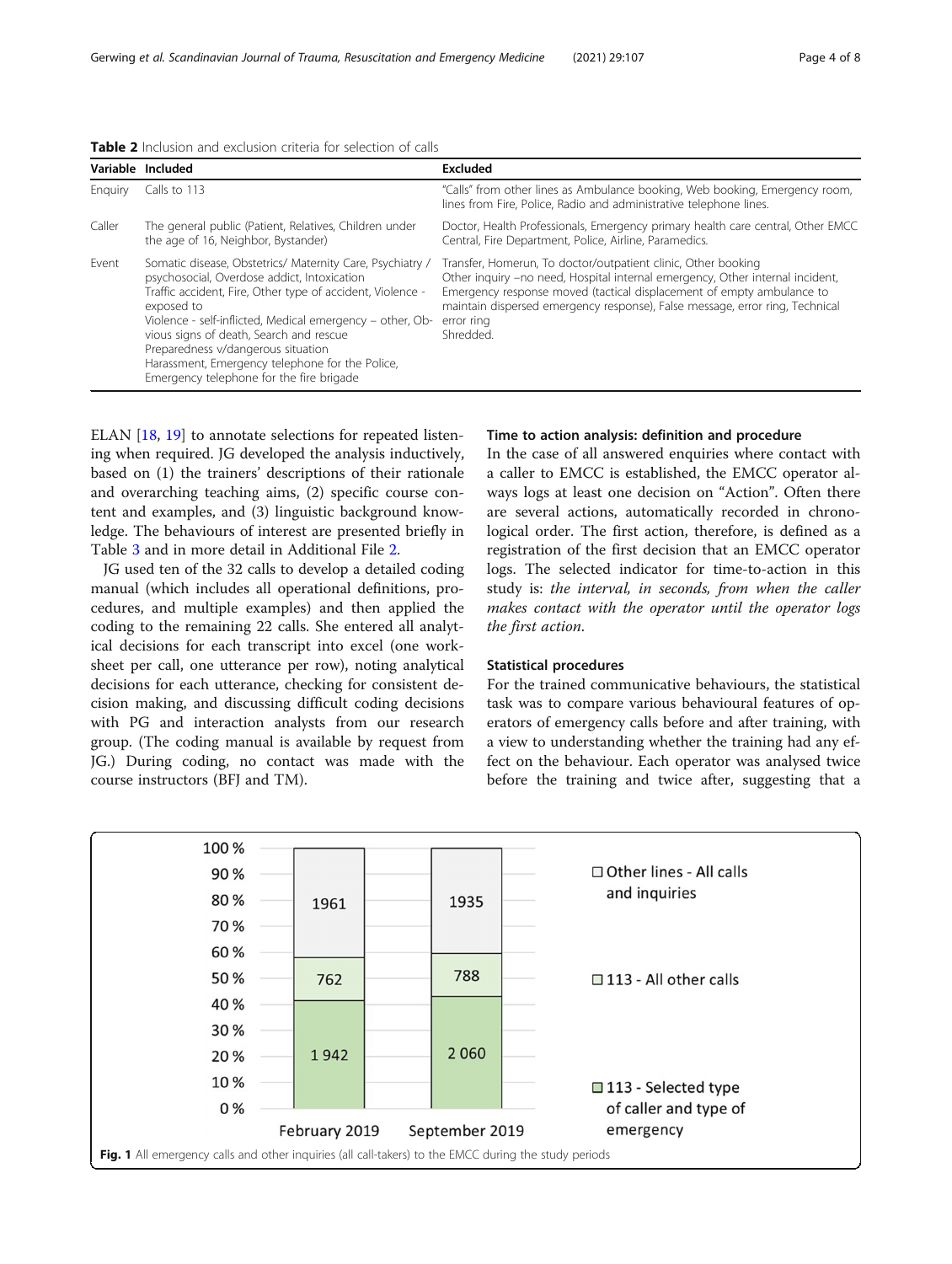| Derived from course description                         |                                                                                                                                                 | Product of analysis of calls                                                                                                                        |  |
|---------------------------------------------------------|-------------------------------------------------------------------------------------------------------------------------------------------------|-----------------------------------------------------------------------------------------------------------------------------------------------------|--|
| Behavior                                                | Rationale                                                                                                                                       | Brief definition for positive evaluation                                                                                                            |  |
| Greeting                                                | decreases uncertainty at the outset of the call and defines<br>the operator's role                                                              | the number of the centre (113), the operator's name, and (if<br>applicable) that they are a nurse                                                   |  |
| Open-ended questions                                    | gives callers maximum autonomy, accountability, and<br>opportunity to describe what is within their epistemic<br>domain (i.e., their situation) | request for information that requires a substantive answer<br>from the caller (i.e., more than yes, no, or choice from a<br>closed list of options) |  |
| Acknowledging the<br>caller                             | signals that the caller's actions reflect fulfilled moral or ethical<br>responsibility                                                          | statements that thank or compliment the caller's<br>contributions and actions                                                                       |  |
| Expressing empathy                                      | bridges emotional distance, allowing the caller to feel the<br>operator's compassion                                                            | expressions or utterances that share, match, or directly address<br>the caller's observable positive or negative state                              |  |
| Agreeing with the<br>caller (avoiding<br>disagreements) | offers callers the sense that the operator has confidence in<br>their ability to observe and evaluate the situation                             | the lack of a negative response to caller's opinions/<br>evaluations that would normally be within the operator's<br>epistemic domain               |  |

<span id="page-4-0"></span>Table 3 Communication behaviours analyzed, rationale, and definition

multi-level analysis would be appropriate. The statistical task was performed using the lmer package for linear mixed models in R [[20\]](#page-7-0), using the function "glmer", allowing for the use of different likelihoods for each type of data. The binary variable indicating whether training had occurred or not was used as a covariate, and the label associated with each operator was used to define the multilevel structure, assigning each operator their own intercept value in the linear model. The model coefficient associated with the training was used to evaluate the influence of the intervention: a value of zero would correspond with no effect, and high likelihood of coefficient values away from zero is evidence for the intervention influencing the outcome. For open questions, a generalised linear mixed model with a binomial likelihood was used to model the proportion of open questions, with each proportion weighted by the number of total questions used to calculate the proportion. For measuring acknowledging and empathic behaviours, we use an integer count, so a Poisson likelihood was used for the general linear model with mixed effects.

For time to action we used a hierarchical generalized linear model with a Gamma likelihood, using the operator IDs to define the random effects and the intervention status as the fixed effect. This statistic uses all of the data, including the control group, to determine the effect of the intervention.

# Results

Additional File [1](#page-6-0) includes a description of the 32 sampled calls.

# Trained communication behaviours

Table 4 presents the scoring and descriptive statistics for each variable and the results of significance testing.

# Greeting the caller

The training had a very strong effect on caller greeting, with none of the operators using the correct greeting before the training and all but one of the data points after the training (in which the operator's greeting was not applicable) featuring the correct greeting. A Fisher's exact test on a contingency table of the intervention and

**Table 4** Scoring and descriptive statistics for analysis of communication behaviours

| <b>Behavior</b>                                      | Scoring for each call                                                                            | M(SD)<br>Range              |                             |
|------------------------------------------------------|--------------------------------------------------------------------------------------------------|-----------------------------|-----------------------------|
|                                                      |                                                                                                  | Pre-<br>training            | Post-<br>training           |
| Greeting**                                           | Dichotomous: $1 =$ greeting fulfils criteria; $0 =$ greeting does not fulfill criteria           | 0.00(0.00)<br>$0.00 - 0.00$ | 1.00(0.00)<br>$1.00 - 1.00$ |
| Open-ended questions                                 | Proportion: The number of open-ended questions over all questions                                | 0.42(0.21)<br>$0.07 - 1.00$ | 0.46(0.23)<br>$0.12 - 1.00$ |
| Acknowledging the caller**                           | Frequency: The number of utterances during which the operator acknowledges<br>the caller         | 0.10(0.30)<br>$0.00 - 1.00$ | 1.60(2.00)<br>$0.00 - 6.00$ |
| Expressing empathy*                                  | Frequency: The number of utterances during which the operator expresses<br>empathy to the caller | 1.50(2.06)<br>$0.00 - 6.00$ | 2.80(3.33)<br>$0.00 - 9.00$ |
| Agreeing with the caller (avoiding<br>disagreements) | Proportion: The number of not-negative responses over opportunities                              | 0.97<br>$0.80 - 1.00$       | 1.00<br>$1.00 - 1.00$       |

 $*p = 0.015; ** p < .001$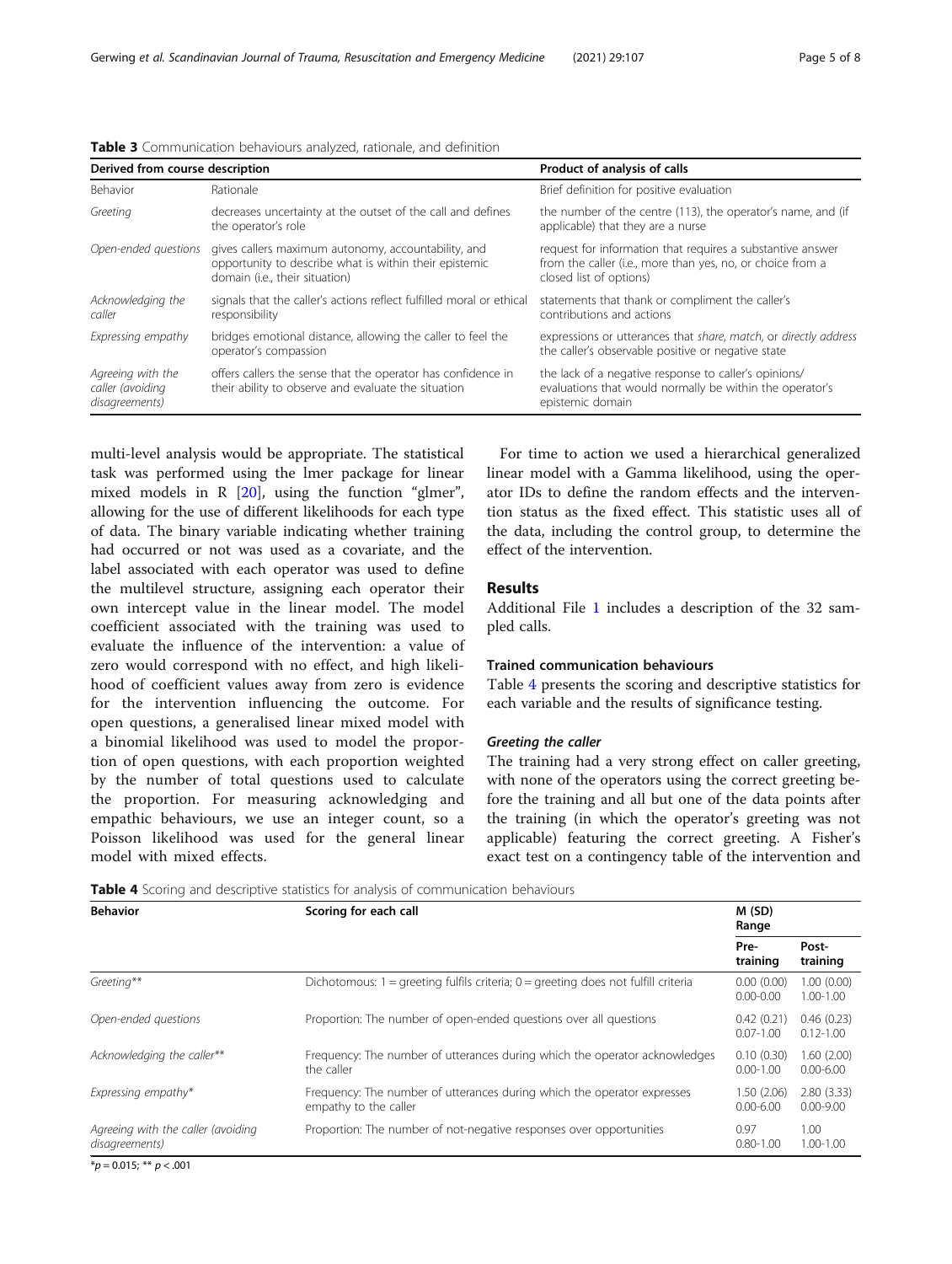the greeting used returned a very small  $p$ -value  $(p < .001)$ .

# Asking open-ended questions

The training program did not have a clear effect on the proportion of open questions asked by the operator. The generalised linear model coefficient associated with the influence of the intervention had a value of − 0.01 with a 95% confidence interval [− 0.42, 0.39] and associated pvalue of 0.945, suggesting little to no effect.

# Acknowledging the caller

The effect of training was found to be highly influential on the degree of acknowledgement of the operators. The generalised linear model coefficient associated with the intervention had a value of 2.56, with an associated 95% confidence interval of [1.13, 4.00], and associated *p*-value ( $p < .001$ ), suggesting a very strong effect of the intervention.

# Expressing empathy to the caller

The training intervention was found to produce a strong effect on the empathy behaviour of the operators, with the generalised linear model coefficient associated with the intervention taking a value of 0.61 and 95% confidence interval [0.12, 1.09], corresponding to a  $p$ -value of 0.015.

## Agreeing with the caller

All but one of the proportions described in the data set were either 1 or n/a, suggesting that the operators responded positively with the caller at every opportunity except one (both at T1 and T2). As such, we expected the training to have little effect on the behaviour outcome, in a nearly exact opposite situation to the greeting variable. A Fisher's exact test with no multi-level structure, performed on a contingency table defined over the intervention and the agreement data, demonstrated little to no effect of the training on the outcome ( $p = 0.3333$ ).

# Time to action

The intervention operators made their first decisions more quickly after the course, compared to the control operators. For the intervention operators, the average of time-to-action at T1 was  $169 s$  (SD = 413) and T2 was 141 s  $(SD = 149)$ . For the control operators, at T1, the average was  $193 s$  (SD = 224) and at T2 was  $178 s$  (SD = 323). The generalised linear mixed model used a Gamma likelihood for the data, and included random effects associated with each operator, and fixed effects associated with the different time points and the effect of the intervention at the second time point. A strong effect was found associated with the coefficient describing the effect of the intervention, with a coefficient value of − 0.22

# and corresponding 95% confidence interval of [− 0.31, − 0.13], corresponding to a very small *p*-value ( $p < .001$ ).

# **Discussion**

The training course improved EMCC operators' greeting behaviours, the frequency with which they acknowledged and thanked callers for their cooperation, and the frequency with which they expressed empathy by briefly affiliating, accommodating, or directly addressing the caller's emotional needs. It did not improve the extent to which the operators used open-ended questions (about half open-ended questions before and after the course). Finally, both before and after the course, the operators did not take time to disagree with callers in response to their proposals that were within the operator's professional domain (e.g., diagnosing the patient, triaging the situation). There was a concern that training the operators to use communication behaviours focused on psychological aspects of the conversation might increase the time that the calls required. On the contrary, results demonstrated the opposite: operators logged the first decision more quickly after the course.

In EMCC's in general, the availability of automatically recorded calls provides a rare opportunity to peer into the 'black box' of pre-hospital care. Retrospective access allowed us to compare EMCC operators' communication skills before the course was announced to 2 months after course completion. Producing robust and sustained behavioural change is a challenge for clinical communication training interventions: In a so-called "skills to performance gap", practitioners tend to demonstrate better skills during (or immediately following) an intervention compared during the demands of unobserved everyday practice (e.g., [[21,](#page-7-0) [22\]](#page-7-0) p. 134-135). The skills to performance gap was not apparent with these operators, as shown by the randomly selected calls chosen from operators' daily work after course completion (i.e., not calls when they were aware that their performance was being evaluated).

The training intervention had qualities consistent with a recent systematic review, which reported that the most effective methods for training about empathy and compassion involve a didactic approach in combination with multiple practice opportunities and tailored feedback [[23\]](#page-7-0). This review also supported teaching skills specifically focused on responding to opportunities for compassion and acknowledgement, although there is no agreed-upon method for measuring whether practitioners have attained these skills. The coding developed here constitutes a step in that direction, as it is a precise, quantifiable method with results that represent aggregated scores, traceable to precise moments in each call.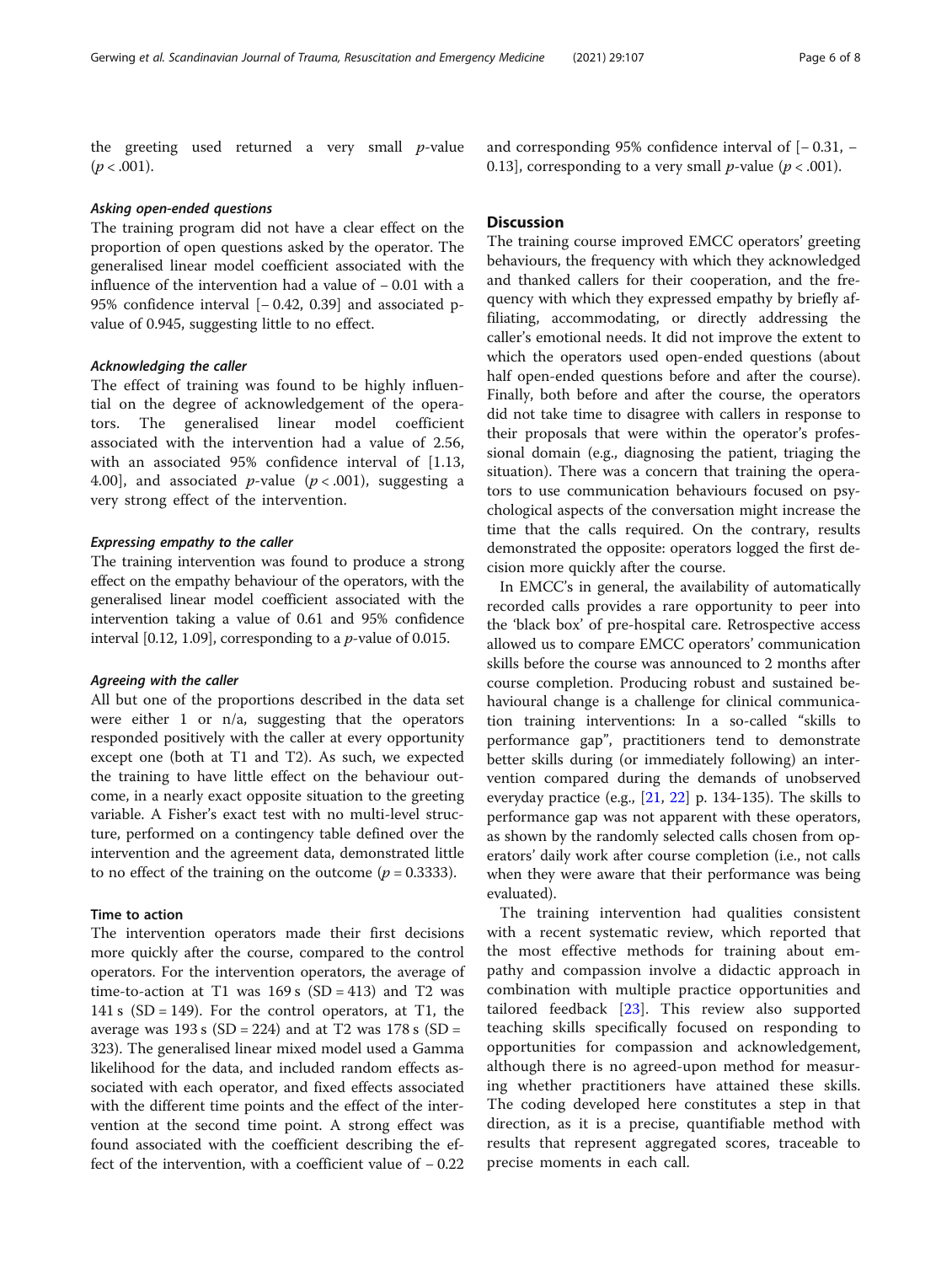# <span id="page-6-0"></span>**Strengths**

This study took a unique approach, measuring communication behaviours in parallel with indexed evaluation protocols. It was a pilot test intended to indicate whether the course was effective under the best conditions (e.g., a small set of highly-motivated operators). As such, the study constitutes an essential first step for scaling up to a randomized controlled trial. A study of interviews with medical dispatchers in Denmark indicated that one of the most "potent" modifiable factors in handling emergency calls was continuous professional development, including feedback on recordings of calls for reflection on competence [\[24\]](#page-7-0); the behaviours taught and operationalized here provide indicators for what could be the focus of feedback and considered competent regarding how to align expectations, knowledge, and emotions.

# **Limitations**

Whether the intervention would be as effective with less motivated operators is an open question. The course required extensive time and multiple training methods, and some efforts could be taken to test which aspects of the course are essential for producing robust behavioural change. Numerous studies have pointed to specific difficulties in calls that involve linguistic misalignment (e.g., [[13,](#page-7-0) [25](#page-7-0)–[27\]](#page-7-0)), which this study did not address. How operators can display empathy, acknowledgement, and agreement when there is a language barrier is worthy of further investigation.

# Conclusions

When EMCC operators and callers struggle to cooperate (due to emotions, confusion, and conflict), operators' critical decision-making abilities are disrupted, which can lead to pre-hospital delays or over- or under-use of resources. Operators can learn techniques for reducing uncertainty, showing appreciation (e.g., for good information), and offering signs of understanding. Indexdriven questioning need not be abandoned, as these techniques were easily integrated into routines, demonstrating that EMCC operators can balance strict guidelines with signs of compassion. In this pilot study, such psychological techniques reduced rather than increased decision-making time.

# Supplementary Information

The online version contains supplementary material available at [https://doi.](https://doi.org/10.1186/s13049-021-00917-y) [org/10.1186/s13049-021-00917-y](https://doi.org/10.1186/s13049-021-00917-y).

| <b>Additional file 1.</b> |  |
|---------------------------|--|
| <b>Additional file 2.</b> |  |

### Acknowledgements

Ivar Bakke transcribed the 32 emergency calls for the communication behavious analysis. Trond Thoresen made the reports to extract and export necessary data from the EMCC IT system and Peter Fiskerstrand did the call randomization for the time to action analysis.

#### Authors' contributions

JG: conceptualization, methodology, formal analysis (of audio-recordings), validation (ensuring reproducibility), writing original draft. JESH: conceptualization, formal analysis (of decision time), resources, investigation, data curation, writing (review and editing). TM: conceptualization, writing (reviewing and editing), BFJ: conceptualization, funding acquisition, writing (reviewing and editing); OE: conceptualization, writing (original draft of time to analysis section), writing, (review and editing). OMTT: methodology, formal analysis (statistical), writing (original draft of statistical results), writing (reviewing and editing). PG: conceptualization, writing (review and editing), supervision. All authors read and approved final manuscript.

#### Funding

The project has received support from the FORREGION initiative in Oslo Akershus / Norway Health Tech and the Research Council of Norway, which supported the analysis (grant #298420).

#### Availability of data and materials

The datasets generated and/or analysed during the current study are not publicly available due to confidentiality and anonymity for both callers and operators, who could be identifiable from voice recordings or details available in transcripts. Anonymized transcripts could be available from the corresponding author on reasonable request.

# **Declarations**

#### Ethics approval and consent to participate

The Regional Medical Ethics Committee of South-East Norway deemed the project as exempt from review (Ref. 57925). A Data Protection Impact Assessment at the institution handling the data (Akershus University Hospital) concluded that the study satisfied data privacy regulations (Ref. 2020\_43, 20/ 03191).

#### Consent for publication

Not applicable.

#### Competing interests

Authors BFJ and TM provided training of health care personnel in the communication skills analyzed in this manuscript. The findings might have an effect on future assignments. None of the other authors have a potential conflict of interest.

#### Author details

<sup>1</sup> Health Services Research Unit, Akershus University Hospital, Sykehusveien 25, 1478 Lørenskog, Norway. <sup>2</sup>Division of Prehospital Care, Vestfold Hospital Trust, Box 2168, NO-3103 Tønsberg, Norway. <sup>3</sup>Somsagt AS, Forskningsparken / Oslo Science Park, Gaustadalleen 21, 0349 Oslo, Norway. <sup>4</sup>NorSahel Fjonevegen 72, 3855 Treungen, Norway. <sup>5</sup>Institute of Clinical Medicine, University of Oslo, PO box 1171, Blindern, 0318 Oslo, Norway.

# Received: 25 March 2021 Accepted: 9 July 2021 Published online: 31 July 2021

# References

- 1. Norsk indeks for medisinsk nødhjelp. Oslo, Norwegian National Advisory Unit on Prehospital Emergency Medicine (NAKOS), 2018. (ISBN 978-82- 691088-2-8).
- 2. Grusd E, Kramer-Johansen J. Does the Norwegian emergency medical dispatch classification as non-urgent predict no need for pre-hospital medical treatment? An observational study. Scand J Trauma Resusc Emerg Med. 2016;24:65. <https://doi.org/10.1186/s13049-016-0258-8>.
- 3. Riou M, Ball S, Williams TA, Whiteside A, Cameron P, Fatovich DM, et al. 'She's sort of breathing': what linguistic factors determine call-taker recognition of agonal breathing in emergency calls for cardiac arrest? Resuscitation. 2018;122:92–8.
- 4. Edwards B. Seeing is believing--picture building: a key component of telephone triage. J Clin Nurs. 1998;7(1):51–7.